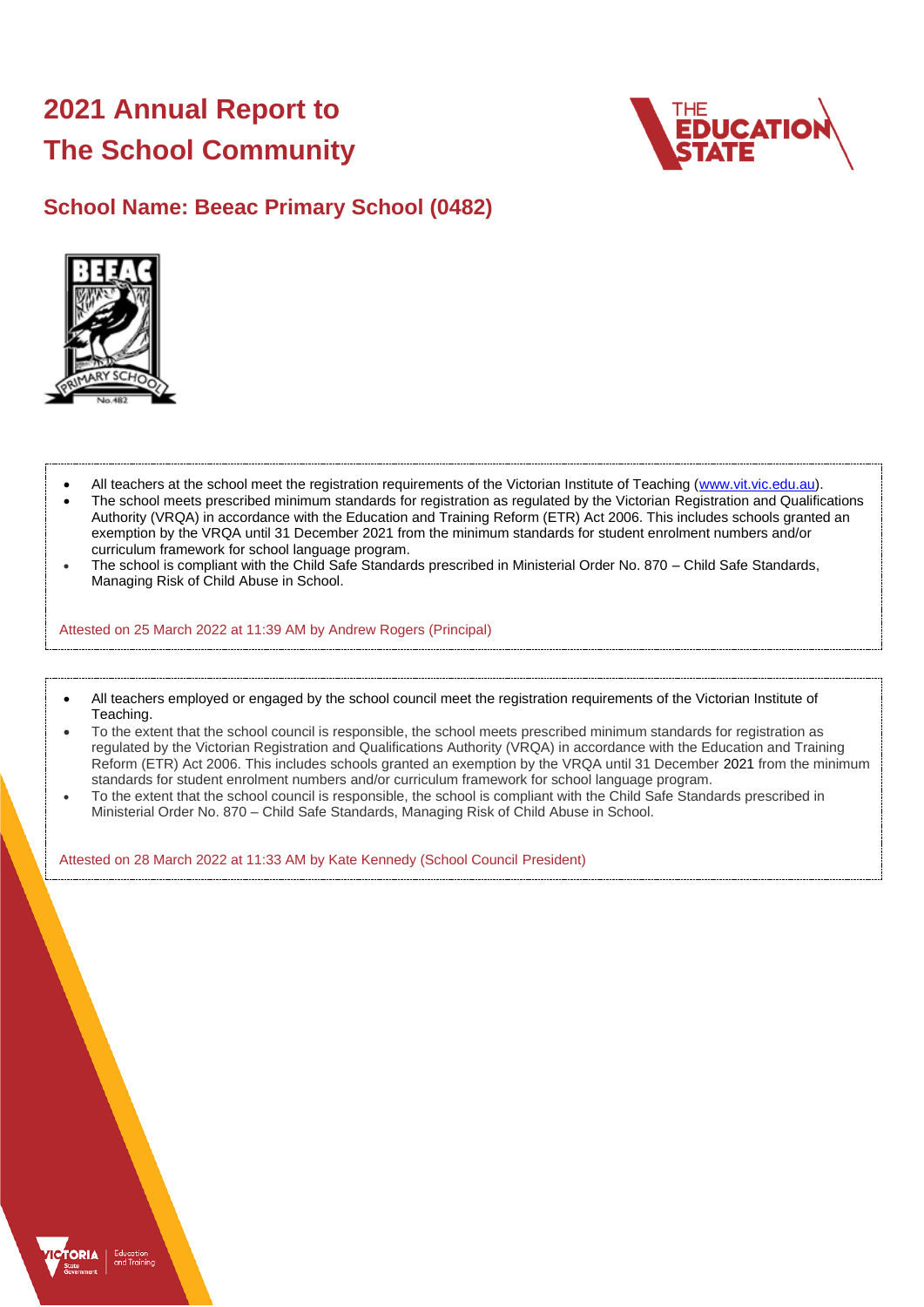

## How to read the Annual Report

## What does the *'About Our School'* commentary section of this report refer to?

The 'About our school' commentary provides a brief background on the school, an outline of the school's performance over the year and future directions.

The 'School Context' describes the school's vision, values and purpose. Details include the school's geographic location, size and structure, social characteristics, enrolment characteristics and special programs.

The 'Framework for Improving Student Outcomes (FISO)' section includes the improvement initiatives the school has selected and the progress they have made towards achieving them through the implementation of their School Strategic Plan and Annual Implementation Plan.

## What does the *'Performance Summary'* section of this report refer to?

The Performance Summary includes the following:

#### **School Profile**

- student enrolment information
- the school's 'Student Family Occupation and Education' category
- a summary of parent responses in the Parent Opinion Survey, shown against the statewide average for Primary schools
- school staff responses in the area of School Climate in the School Staff Survey, shown against the statewide average for Primary schools

#### **Achievement**

- English and Mathematics for Teacher Judgements against the curriculum
- English and Mathematics for National Literacy and Numeracy tests (NAPLAN).

#### **Engagement**

Student attendance at school

#### **Wellbeing**

Student responses to two areas in the Student Attitudes to School Survey:

- Sense of Connectedness
- Management of Bullying

Results are displayed for the latest year and the average of the last four years (where available). As NAPLAN tests were not conducted in 2020, the NAPLAN 4-year average is the average of 2018, 2019 and 2021 data in the 2021 Performance Summary.

## Considering COVID-19 when interpreting the Performance Summary

The Victorian community's experience of COVID-19, including remote and flexible learning, had a significant impact on normal school operations in 2020 and 2021. This impacted the conduct of assessments and surveys. Readers should be aware of this when interpreting the Performance Summary.

For example, in 2020 and 2021 school-based surveys ran under changed circumstances, and NAPLAN was not conducted in 2020. Absence and attendance data during this period may have been influenced by local processes and procedures adopted in response to remote and flexible learning.

Schools should keep this in mind when using this data for planning and evaluation purposes.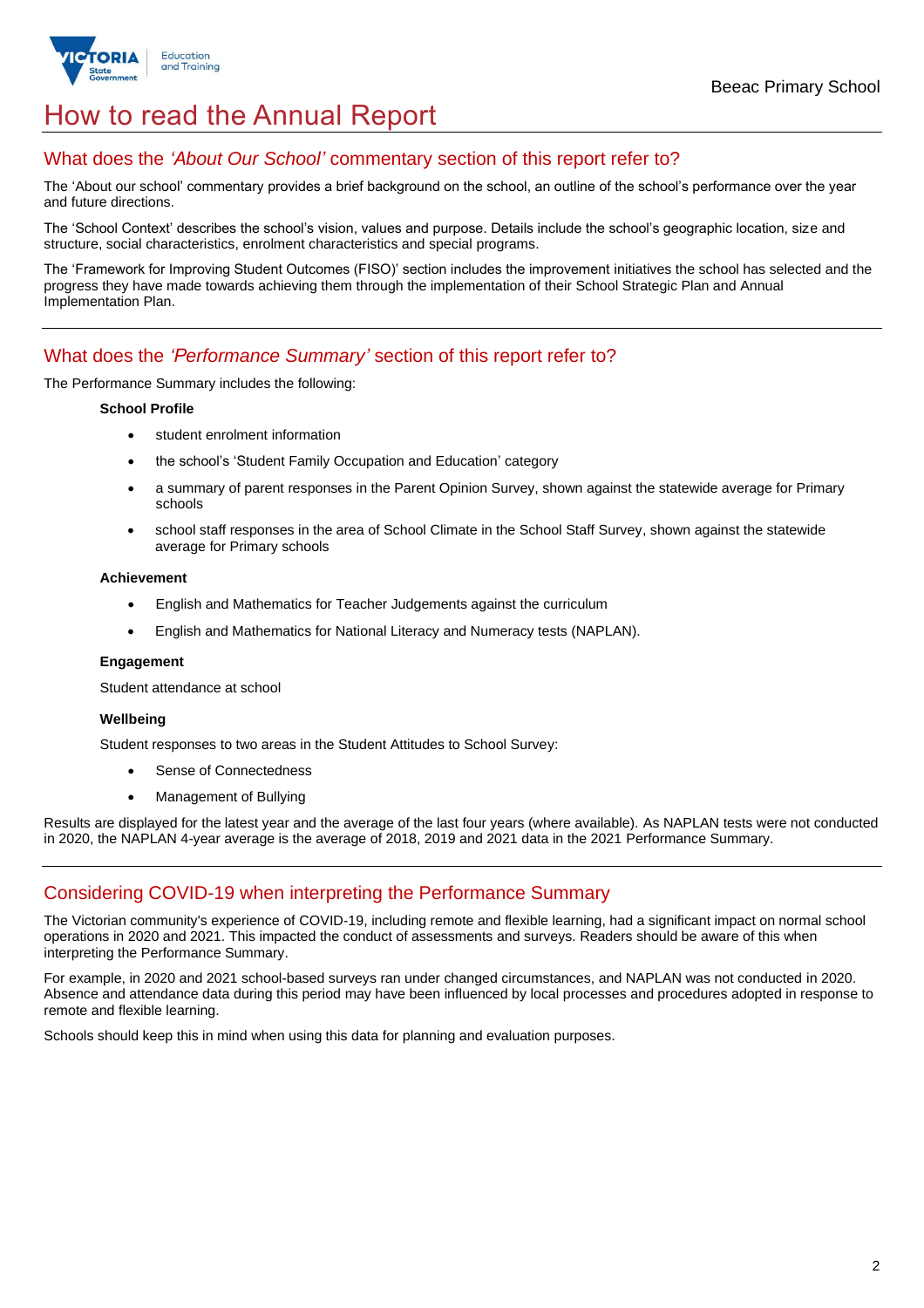

## How to read the Annual Report (continued)

### What do *'Similar Schools'* refer to?

Similar Schools are a group of Victorian government schools with similar characteristics to the school.

This grouping of schools has been created by comparing each school's socio-economic background of students, the number of non-English speaking students and the school's size and location.

## What does *'NDP'* or '*NDA*' mean?

'NDP' refers to no data being published for privacy reasons or where there are insufficient underlying data. For example, very low numbers of participants or characteristics that may lead to identification will result in an 'NDP' label.

'NDA' refers to no data being available. Some schools have no data for particular measures due to low enrolments. There may be no students enrolled in some year levels, so school comparisons are not possible.

Note that new schools only have the latest year of data and no comparative data from previous years. The Department also recognises unique circumstances in Specialist, Select Entry, English Language, Community Schools and schools that changed school type recently, where school-to-school comparisons are not appropriate.

## What is the *'Victorian Curriculum'*?

The Victorian Curriculum F–10 sets out what every student should learn during his or her first eleven years of schooling. The curriculum is the common set of knowledge and skills required by students for life-long learning, social development and active and informed citizenship.

The Victorian Curriculum is assessed through teacher judgements of student achievement based on classroom learning.

The curriculum has been developed to ensure that school subjects and their achievement standards enable continuous learning for all students, including students with disabilities.

The 'Towards Foundation Level Victorian Curriculum' is integrated directly into the curriculum and is referred to as 'Levels A to D'.

'Levels A to D' may be used for students with disabilities or students who may have additional learning needs. These levels are not associated with any set age or year level that links chronological age to cognitive progress (i.e., there is no age expected standard of achievement for 'Levels A to D').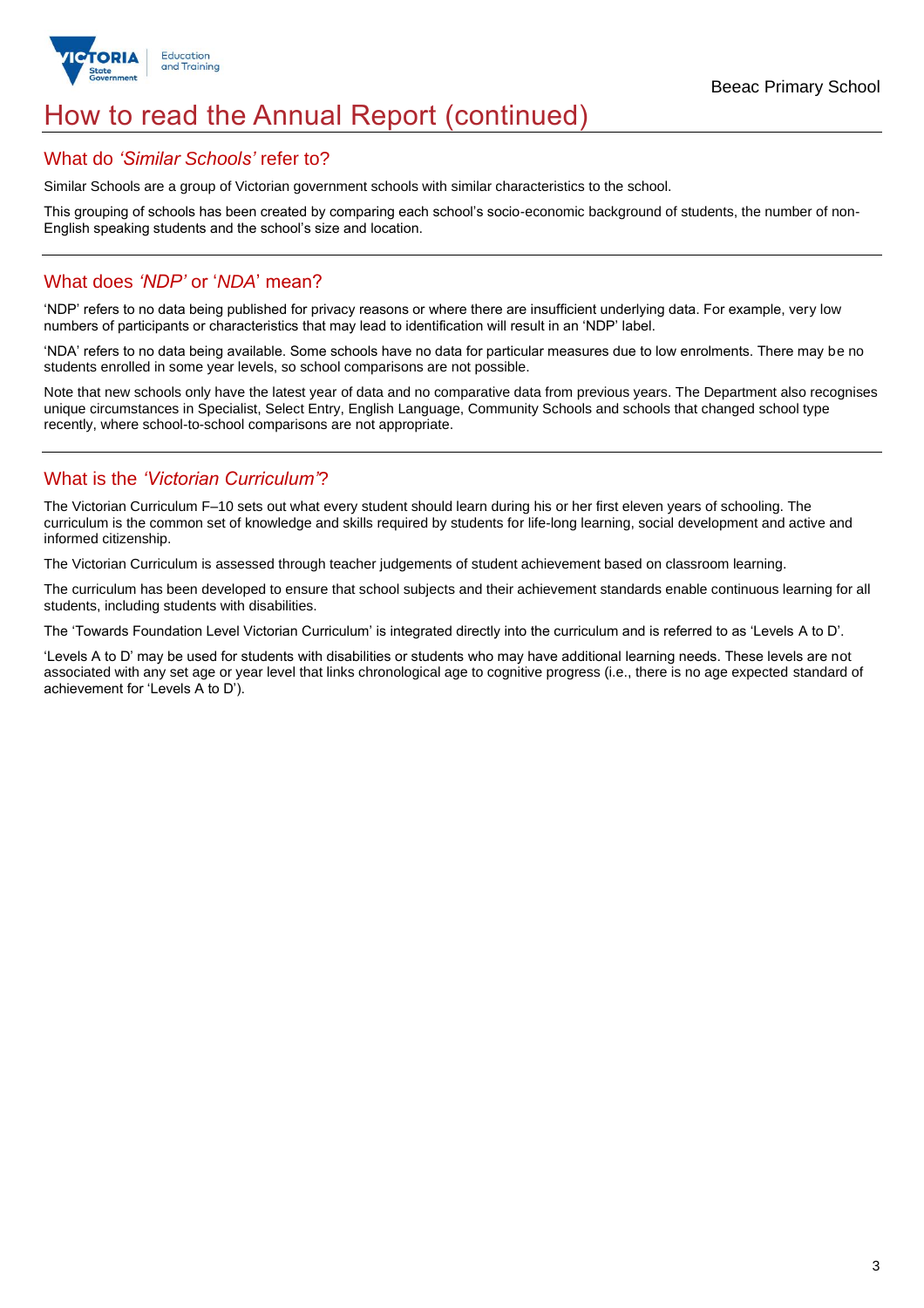

## **About Our School**

## School context

Vision

Beeac Primary School aims to provide every student with a wide range of educational opportunities from Prep to Grade six with diverse learning experiences from a broad curriculum offering

We aim to develop each child by building on their existing learning; by empowering each child to take greater ownership for their learning and by aiming to engage each child in interesting, interactive and imaginative learning. We recognise that learning is best fostered in a caring, nurturing and challenging environment in which students feel valued, enjoy their learning and are given guidance, choice and ownership.

The following values underpin the school's educational purpose..

- Striving for our personal best
- Developing lifelong learning skills
- Nurturing a spirit of enquiry
- Fostering confidence, persistence, independence

Additionally as educators, we touch hearts as well as minds. Beeac Primary School strives to be a school where cooperation, respect, kindness and a sense of fairness underpin teaching and learning.

Values Respect-

I respect myself and others. I listen to others with an open mind.

I respect other peoples' opinions.

I am tolerant.

- I respect school property and the property of others.
- Learning-
- I maintain a positive and curious mind.
- I seek out new knowledge and ideas with enthusiasm.
- I seek to continuously improve my skills.
- Teamwork-
- I willingly share ideas, resources and skills.
- I am helpful and approachable.
- I contribute positively to class and group activities.
- Purpose

Beeac Primary School is a school community focused on the academic, social and emotional wellbeing of each of our students.

To do this we work closely in teams, generate ideas, and continually develop and renew our programs to achieve our purpose. As a community, we work in our interdependent partnerships with enthusiasm, a strong sense of commitment and a love of learning.

Together we provide an excellent range of high quality curriculum and extra curricula programs which put the focus firmly on our value of learning.

We are a well-resourced school that invests time and money on its staff. Our excellent facilities ensure the safety of all students and create an environment which caters for a range of learning opportunities.

The school community come from the surrounding townships of Beeac and Cressy. The parents of many of our children are employed in farming or a secondary industry related to farming. We have many families that have recently arrived in the area, but there is little ethnic diversity in our enrolment.

A mix of strong interdependent relationships amongst our staff and clearly documented processes are keys to the smooth operation of our small school. We have a consistency of approach in programs and welfare and strong accountability to our community and the Department of Education and Training. Workforce composition

This school has 5.00 equivalent full-time staff: There are no Aboriginal and Torres Strait Islander staff. The staff consist of 1 principal class, 2.0 classroom teachers, 2.1 equivalent Integration Support Staff and 0.5 office staff. In addition to this composition, we have a full time library teacher based at our school. Her teaching load is shared between seven different schools.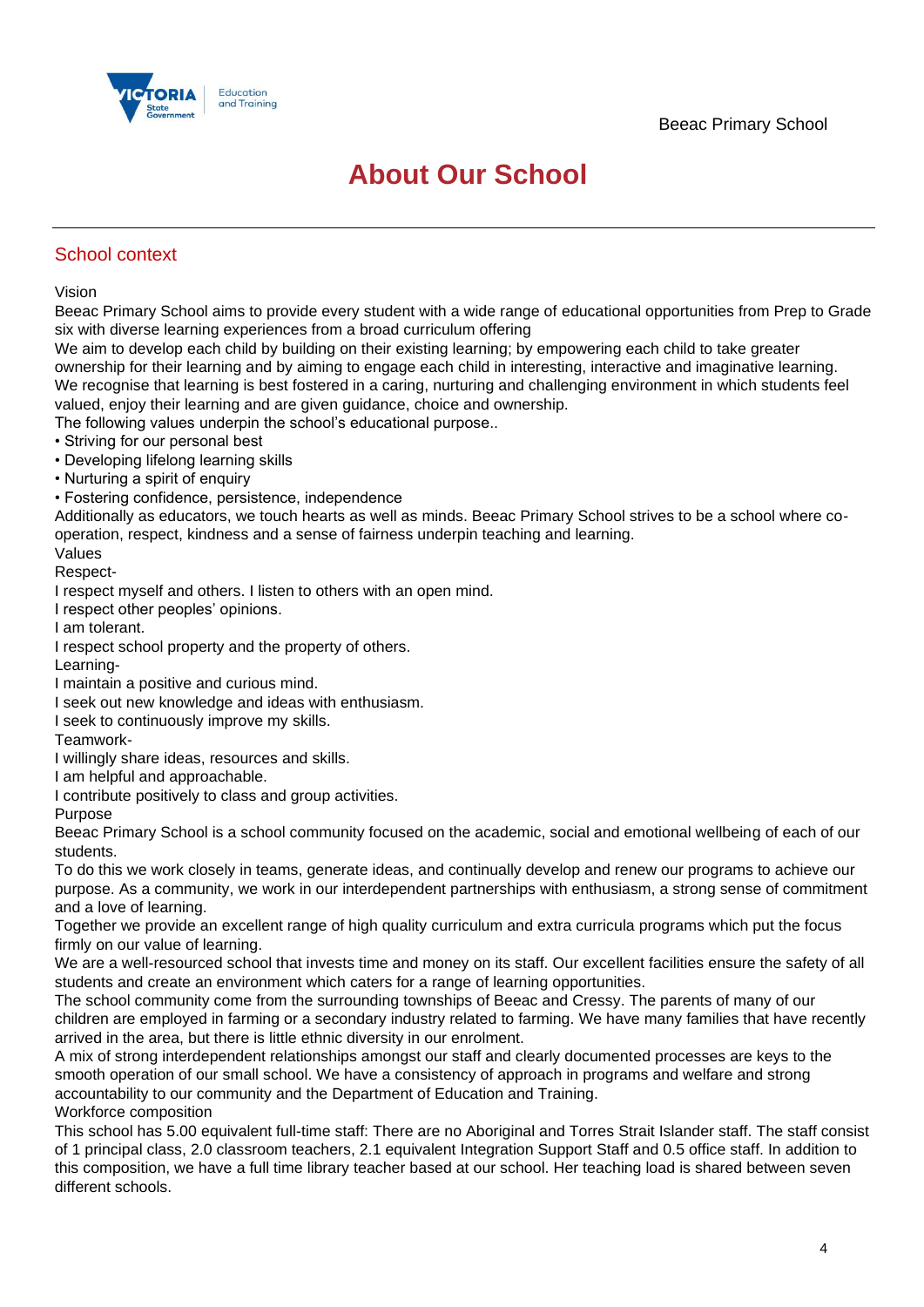

Geographic location

Beeac Primary School is located 20 kilometres north of the city of Colac. The school's main building is a classic red brick building with high ceilings and spacious classrooms. The school's facilities include a Building Education Revolution (BER) double classroom. All buildings have up to date heating. There are contemporary outdoor playground facilities

Social characteristics and enrollment characteristics

According to this year's data our overall socio-economic profile can be defined as, "low-mid". A resurgence in enrollments in the last three years at the bottom end of the school has seen average class sizes change by at least two to three students at each year level. Our total school enrolment is 28 students in 2022.

We do not run any programs for overseas students.

## Framework for Improving Student Outcomes (FISO)

The three school goals that we focused on in 2021 were

- 1/ Curriculum planning and assessment
- 2/ Health and Wellbeing and
- 3/ Building communities

From each of these goals arose the following three key improvement strategies (KIS)

- 1/ Learning, catch-up and extension
- 2/ Happy, active and healthy kids priority
- 3/ Connected schools priority

The following describes some of the strategies that we used in each KIS

1/ Learning, catch-up and extension priority

Teachers focused more of their students teaching around the high impact teaching strategies of setting goals and explicit teaching. This was especially easy to do during remote learning when when much teaching involved directing small groups of students to complete specific tasks via Skype.

In addition, off site learning gave teachers the opportunity to access on line Department resources to progress their professional learning in the areas of teaching literacy and data and assessment practice. A PLC maturity matrix administered at the start and end of the year showed some movement in this area.

2/ Happy, active and healthy kids priority

We audited what was done in terms of student voice, and planned for ways for there to be more authentic learning for students. However the intention that students be empowered to have a democratic voice in the running of the communities in which they learn was stifled by waves of covid shut downs. In the end some SRP meetings, reading and writing conferencing and maths formative assessments were student led. We will work more on that this year.

3/ Connected schools priority

One bonus of covid for our community was that we did strengthen and embed the school-wide approach to communication with parents/carers/kin using the new ways to connect during remote and flexible learning. We reviewed our community communication apps and introduced more integrated approaches for our community. This led in turn to strengthen and adopt a school-wide approach to digital learning. This built staff capability to integrate digital learning.

Our earlier successful Brolga Community work continued to raise awareness of the environment in our community and involved us more closely with our community. We further leveraged this work to promote and strengthen student leadership and resilience strengths.

## Achievement

Considered by many to be school's core business we continue to shine with both our overall English and also our Maths results. The latest results in terms of percentage for 2021 teacher judgements show that our students performed for English very much higher than similar schools and indeed higher compared to the average for all schools across the State. A similar pattern also emerged for our Maths results. This was an especially gratifying set of results, because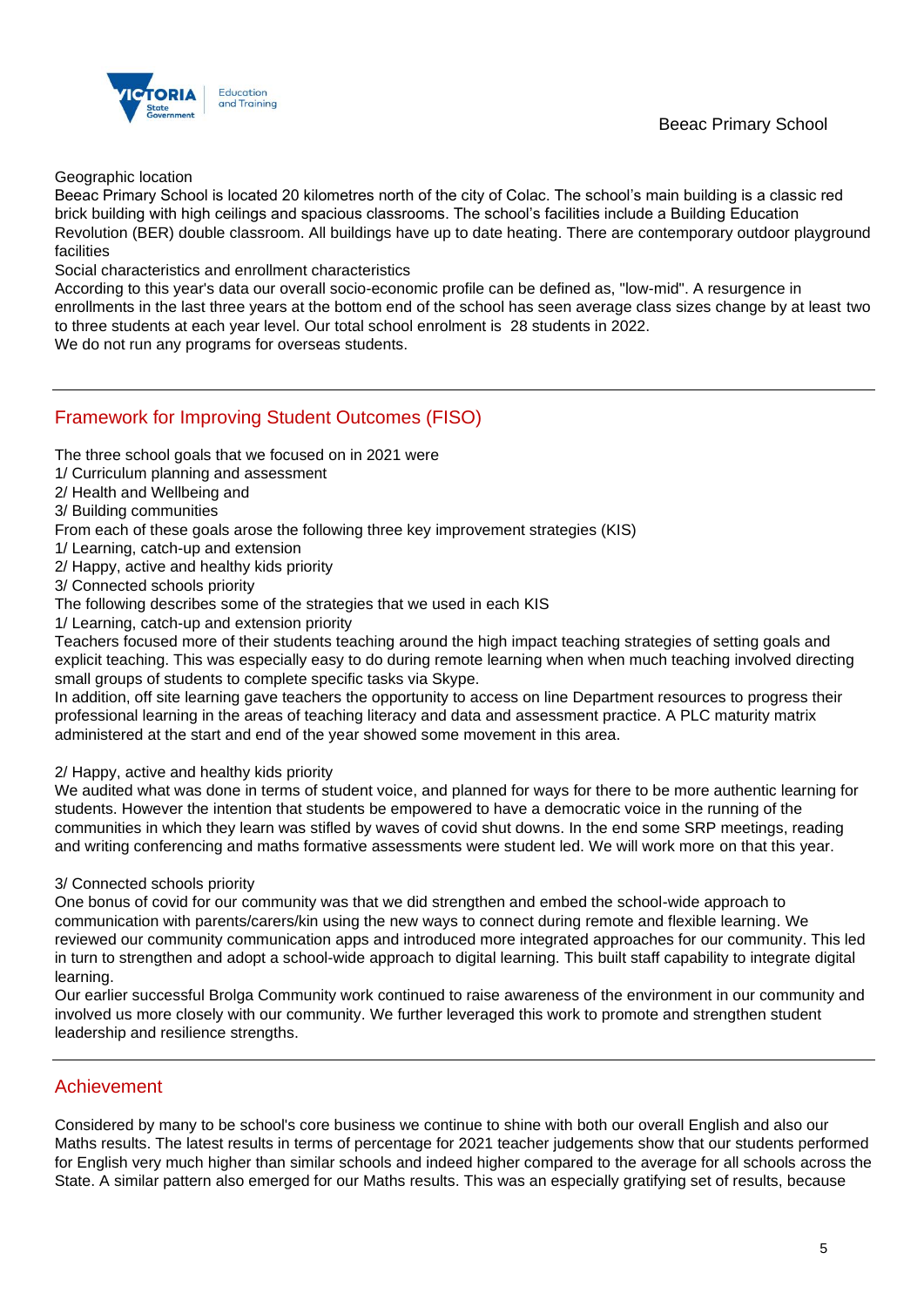

most similar schools scored less well across the State last year. We continued to power ahead, and indeed scored better in this area than we did with our already mentioned excellent English results.

A break down however for our NAPLAN results suggests that our Year 3 Reading results need to improve. Whilst we need to investigate the data more closely these results are based on the results of five students, and because of the small sample size, it could be claimed that it is hard to generalise the data.

Nevertheless there is room for future improvement and in our 2022 AIP we have identified that we will seek an improvement in the areas of reading (from 81% to 100%), writing (from 84% to 100%) and numeracy (95% to 100%) Perhaps the most important innovation at our school was the successful introduction of our individual tutor program which targets high need students. This has been further enhanced with the introduction of individual education plans for these students. Our internal testing shows that we have achieved especially well with our lower achieving students in the areas of English and Maths, we believe because of this targeted work.

We had less than 10 PSD students.

## Engagement

Student non-attendance was an apparent issue for our school in 2021. Part of the apparent problem involved the way that we communicated during off-site learning and subsequently recorded attendance with our students. Many other schools set work at the start of an off site learning week and then met up again briefly at the end of the week. Nonattendance would have been minimal for those schools that had students who logged on at the start and the end of each week's learning cycle. By contrast, our timetable required every student to sign on every day for a set session of teacher directed learning using HITS based teaching. Daily, and indeed half daily, tracking for some students gave us a very accurate, but not always flattering, record of which students were really attending. In addition, for those children that we deemed to be at risk of falling behind, we offered school based teaching in small intensive learning groups. This year as we return to somewhat more normal times, we are seeing more of our reluctant attenders returning regularly, and addressing the challenge of student absences. A major strategy has been that learners enjoy the regularly paced and scheduled core learning sessions, especially in the areas of Maths and English. This makes attendance easier for those at risk of not attending.

We continue to have some irregular attenders who are taking time to leave behind their bad habits. We are finding it hard to win back support from the parents from these families. One on one discussions with parents has helped to address their anxiety. In addition, our chaplain has been meeting regularly to lend an ear and give support where needed.

We have assisted one family with switching to enrolling to Virtual School, Victoria, which was a preferred solution to home-schooling. Planned excursions to the snow and Melbourne Arts Centre will no doubt also win back some hesitant participants.

Where necessary, in the short term we continue to work with families and offer alternative timetables with shortened days, tailor made timetables and modified timetables.

## **Wellbeing**

Our student attitude to school survey results over a 3 year period for Grades 4, 5 and 6 students indicate that we scored well in the areas of managing bullying and in the areas of student voice and agency. Both are areas that we had identified as needing improvement in our AIP. PD using Russell Quaglia and also the teaching of respectful relations had assisted in producing these good results. Teacher led discussions with families whose children were struggling helped us support students at risk of dropping out of school. We organised food parcels for all families using school breakfast clubs funding.

Because covid forced us to deliver much of our teaching and learning via remote learning, we were unable to develop or track as much of this area as we would have liked. When ever possible we did involve our students in excursions away from the school, as a way of keeping our students happy, healthy and active. This included a whole school excursion to Deans Marsh for the annual inter-schools Cross Country competition, a grades 3-6 over night camp with other schools to Roses Gap, and a whole school overnight sleep at our school using tents for our older students. The teaching of PE and Sport focused on using Sporting Schools funding, and with the assistance of outside coaches, this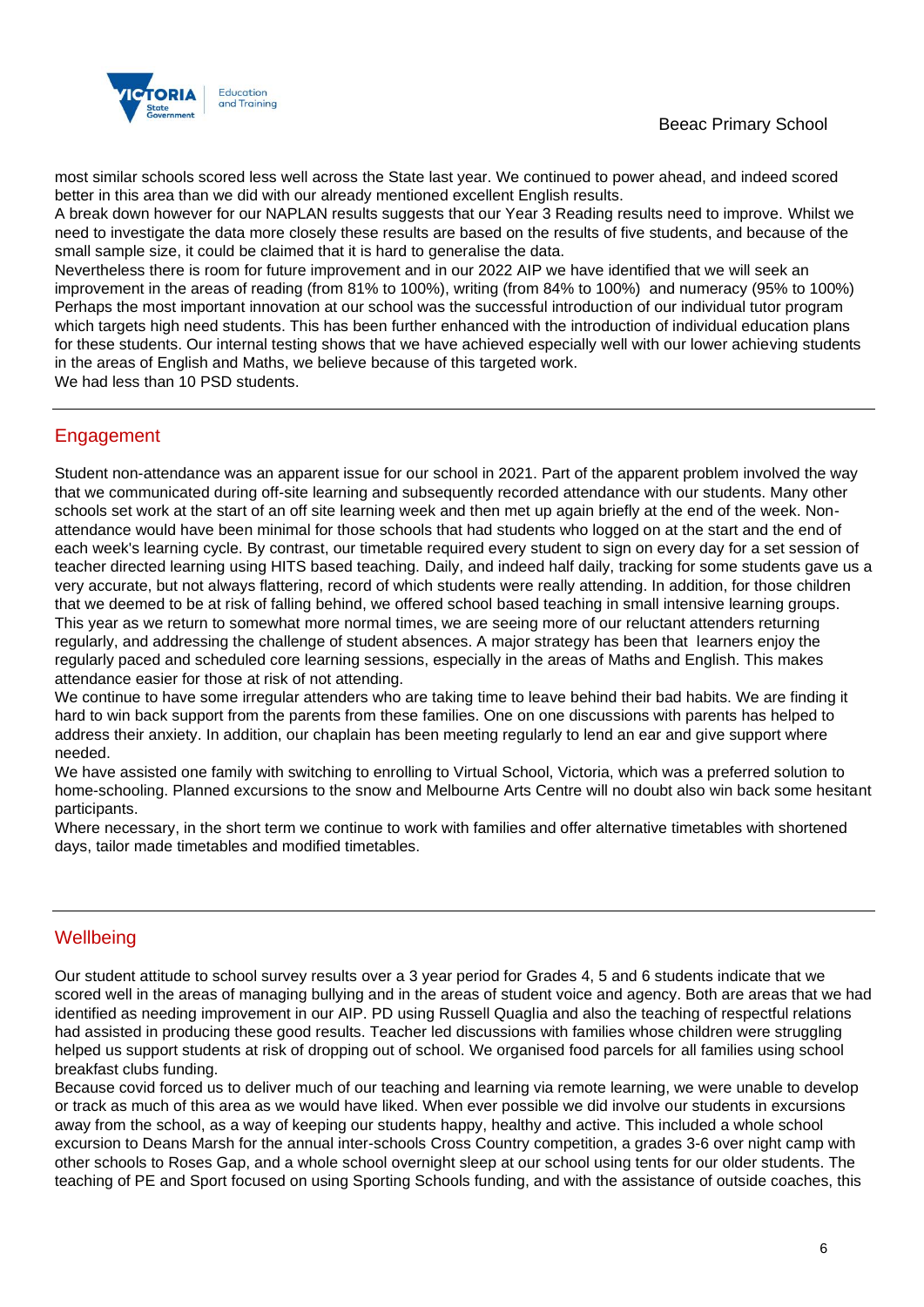

program delivered a number of Sporting activities.

Waterwatch, bird counts, and more brolga information was developed for part of the time. Perhaps the most successful of our ventures in improving wellbeing centered around the development of Facebook as a tool to connect with our local community. Open to everyone, we have given and received many open communications each week about what the school is doing and how our parents are responding to our offering.

Our AIP goals for 2022, include the following: increase percentage of positive responses in the student attitudes to school survey in the areas of student voice and agency- from 70% to 75%, sense of school connectedness- from 68% to 82% and sense of confidence- from 80% to 84%

By the end of the year, we had been notified that we had been successful with our application for chaplaincy in 2022. This and the fact that our chaplain is teaching respectful relations to each of our year levels bodes well for achieving our future wellbeing goals in 2022.

## Finance performance and position

In 2021 we had a bank balance of \$62,667. However, part of this funding is held for the recurrent costs of our MARC library program, and is not available to be spent by our school. We are the base school which holds these funds for a service which is shared between eight different schools. Part of the funding in this area is set aside each year whilst we save up sufficient funds to buy a new replacement MARC library van. This cycle of saving and spending usually has a three year cycle. In addition we successfully applied for a Creative Victoria grant at the end of last year. These funds were held at the school, and so will be reflected in this summary. However they were carried forward to 2022 and fully expended by mid term 1. In addition there were other grant balances, which at the end of last year had also not been expended. Covid prevented some of the projects from being completed.This funding too was held at the end of the year, although the grant spending had all been committed.

Although our bank balance looks better than it really is, the funding for our school has remained in surplus for a further year due to the good management of our School Council. The school did not receive any additional funding from the Commonwealth government.

> **For more detailed information regarding our school please visit our website at <https://beeacps.vic.edu.au/>**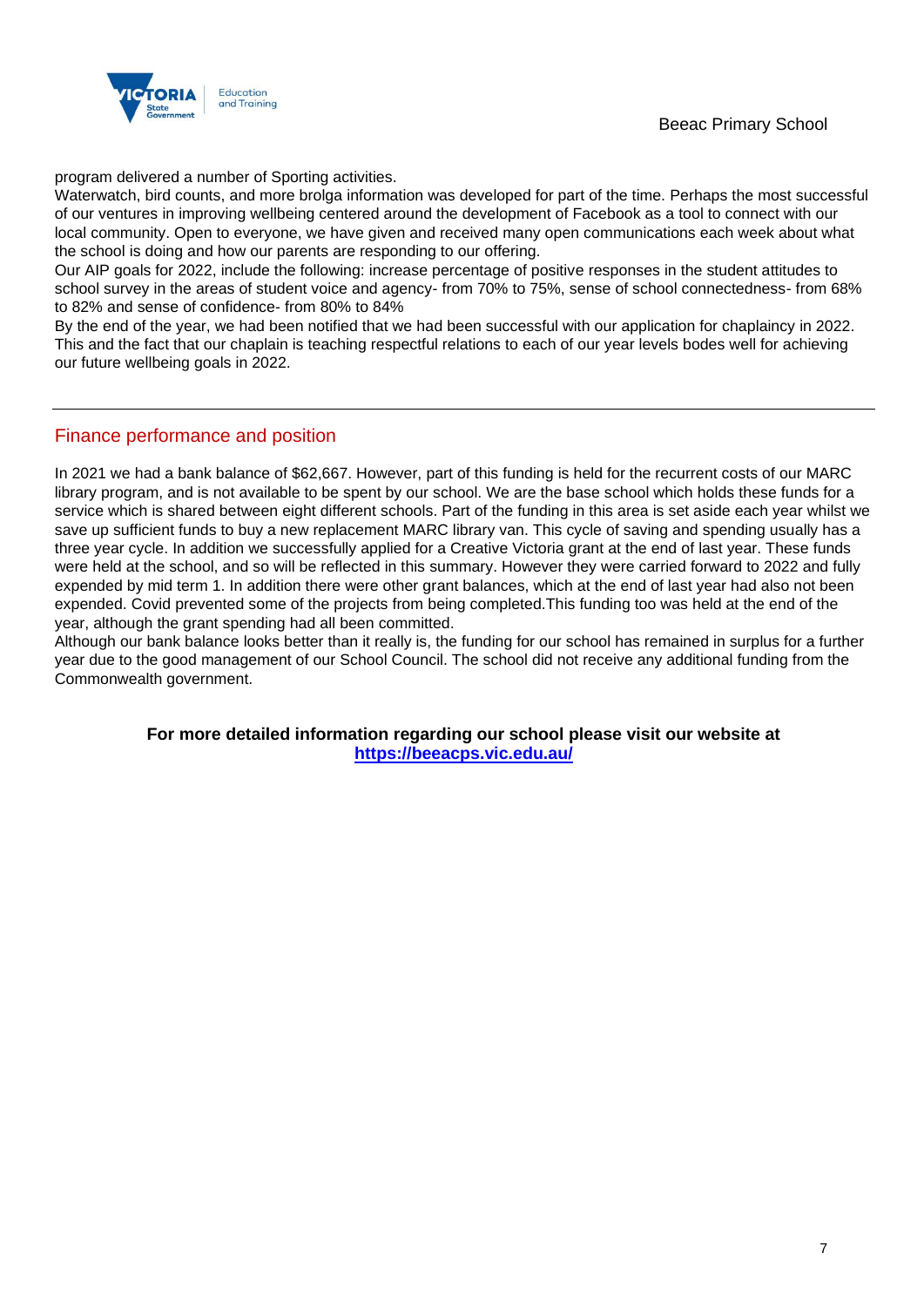

# **Performance Summary**

The Performance Summary for government schools provides an overview of how this school is contributing to the objectives of the Education State and how it compares to other Victorian government schools.

All schools work in partnership with their school community to improve outcomes for children and young people. Sharing this information with parents and the wider school community helps to support community engagement in student learning, a key priority of the Framework for Improving Student Outcomes.

Refer to the 'How to read the Annual Report' section for help on how to interpret this report.

## SCHOOL PROFILE

#### **Enrolment Profile**

A total of 33 students were enrolled at this school in 2021, 15 female and 18 male.

NDP percent of students had English as an additional language and 0 percent were Aboriginal or Torres Strait Islander.

#### **Overall Socio-Economic Profile**

The overall school's socio-economic profile is based on the school's Student Family Occupation and Education index (SFOE).

SFOE is a measure of socio-educational disadvantage of a school, based on educational and employment characteristics of the parents/carers of students enrolled at the school. Possible SFOE band values are: Low, Low-Medium, Medium and High. A 'Low' band represents a low level of socio-educational disadvantage, a 'High' band represents a high level of socio-educational disadvantage.

This school's SFOE band value is: Medium

#### **Parent Satisfaction Summary**

The percent endorsement by parents on their school satisfaction level, as reported in the annual Parent Opinion Survey.

Percent endorsement indicates the percent of positive responses (agree or strongly agree) from parents who responded to the survey.



#### **School Staff Survey**

The percent endorsement by staff on School Climate, as reported in the annual School Staff Survey.

Percent endorsement indicates the percent of positive responses (agree or strongly agree) from staff who responded to the survey. Data is suppressed for schools with three or less respondents to the survey for confidentiality reasons.

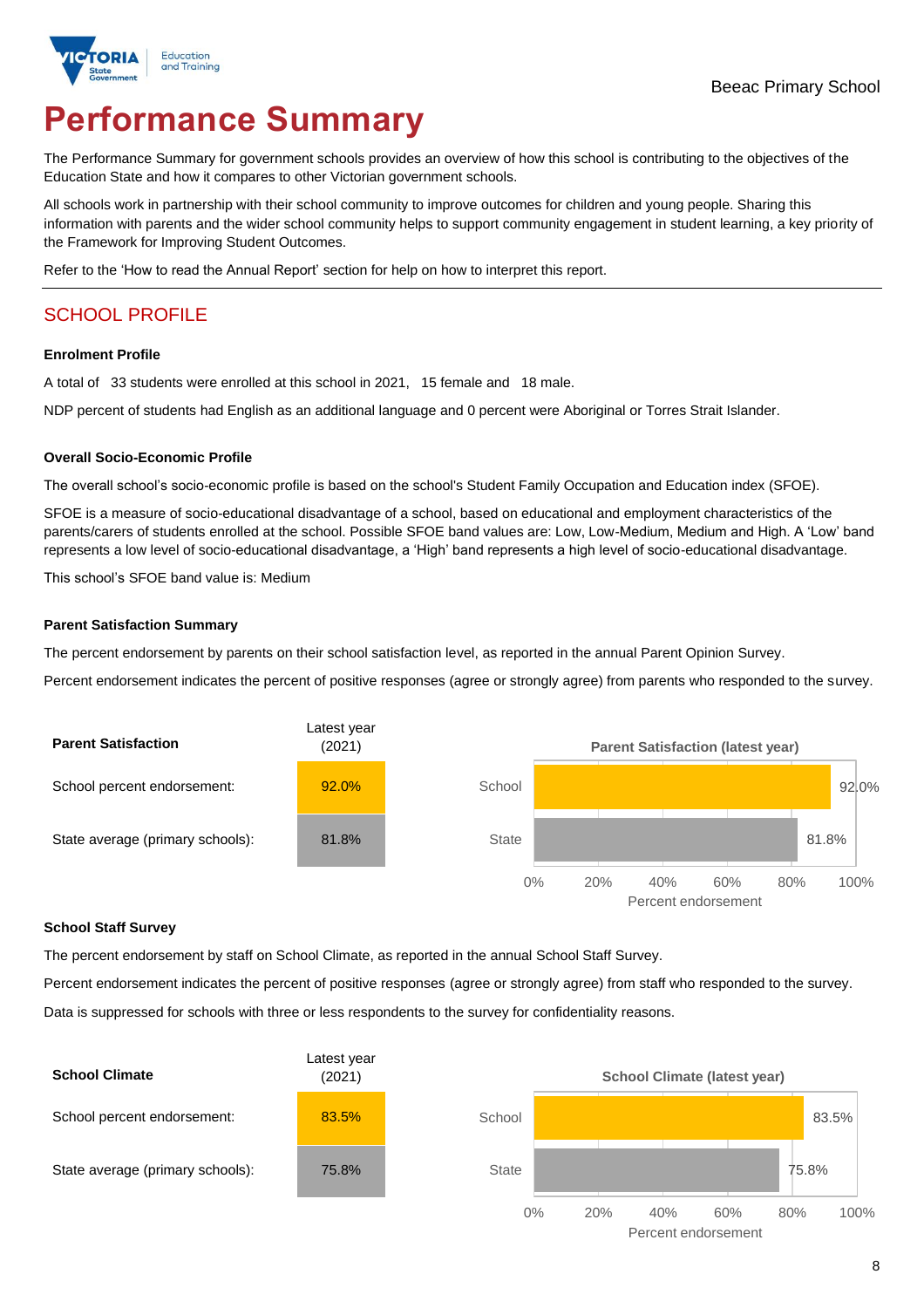

## ACHIEVEMENT

*Key: 'Similar Schools' are a group of Victorian government schools that are like this school, taking into account the school's socioeconomic background of students, the number of non-English speaking students and the size and location of the school.*

#### **Teacher Judgement of student achievement**

Percentage of students working at or above age expected standards in English and Mathematics.



Percent students at or above age expected level

| <b>Mathematics</b><br>Years Prep to 6                             | Latest year<br>(2021) |
|-------------------------------------------------------------------|-----------------------|
| School percent of students at or above age<br>expected standards: | 91.7%                 |
| Similar Schools average:                                          | 78.9%                 |
| State average:                                                    | 84.9%                 |

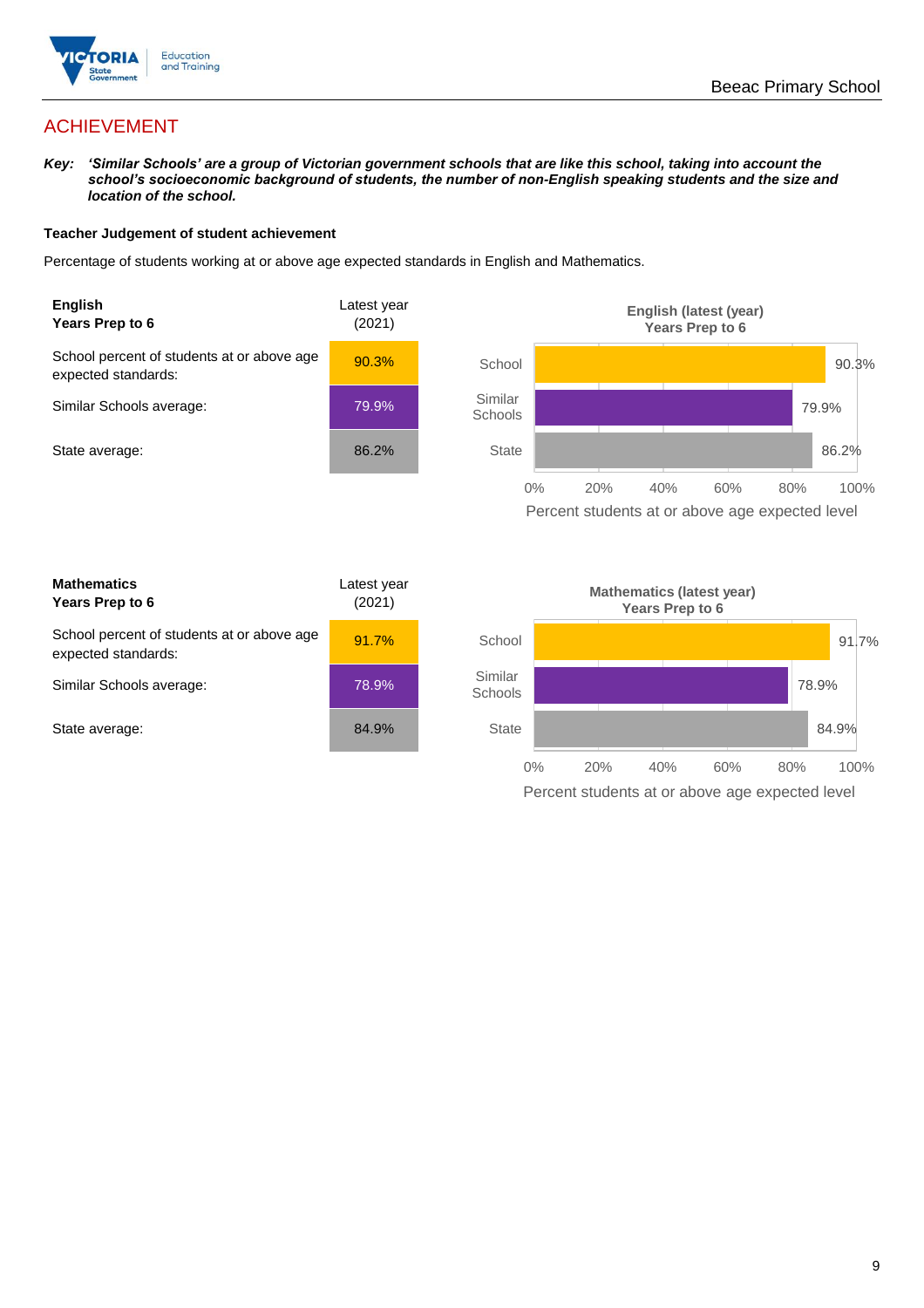

## ACHIEVEMENT (continued)

*Key: 'Similar Schools' are a group of Victorian government schools that are like this school, taking into account the school's socioeconomic background of students, the number of non-English speaking students and the size and location of the school.*

#### **NAPLAN**

Percentage of students in the top three bands of testing in NAPLAN.

Note: NAPLAN tests were not conducted in 2020, hence the 4-year average is the average of 2018, 2019 and 2021 data.

| Reading<br>Year <sub>3</sub>                      | Latest year<br>(2021) | 4-year<br>average |                    |      | <b>NAPLAN Reading (latest year)</b>           | Year <sub>3</sub> |       |       |      |
|---------------------------------------------------|-----------------------|-------------------|--------------------|------|-----------------------------------------------|-------------------|-------|-------|------|
| School percent of students in<br>top three bands: | 40.0%                 | 63.6%             | School             |      |                                               | 40.0%             |       |       |      |
| Similar Schools average:                          | 63.8%                 | 62.8%             | Similar<br>Schools |      |                                               |                   | 63.8% |       |      |
| State average:                                    | 76.9%                 | 76.5%             | <b>State</b>       |      |                                               |                   |       | 76.9% |      |
|                                                   |                       |                   | $0\%$              |      | 20%<br>Percent of students in top three bands | 40%               | 60%   | 80%   | 100% |
| Reading<br>Year 5                                 | Latest year<br>(2021) | 4-year<br>average |                    |      | <b>NAPLAN Reading (latest year)</b>           | Year 5            |       |       |      |
| School percent of students in<br>top three bands: | <b>NDP</b>            | 55.6%             | School             | #N/A |                                               |                   |       |       |      |
| Similar Schools average:                          | 58.6%                 | 58.2%             | Similar<br>Schools |      |                                               |                   | 58.6% |       |      |
| State average:                                    | 70.4%                 | 67.7%             | <b>State</b>       |      |                                               |                   |       | 70.4% |      |
|                                                   |                       |                   | $0\%$              |      | 20%<br>Percent of students in top three bands | 40%               | 60%   | 80%   | 100% |
| <b>Numeracy</b><br>Year <sub>3</sub>              | Latest year<br>(2021) | 4-year<br>average |                    |      | <b>NAPLAN Numeracy (latest year)</b>          | Year <sub>3</sub> |       |       |      |
| School percent of students in<br>top three bands: | 60.0%                 | 54.5%             | School             |      |                                               |                   | 60.0% |       |      |
| Similar Schools average:                          | 51.0%                 | 57.6%             | Similar<br>Schools |      |                                               |                   | 51.0% |       |      |
| State average:                                    | 67.6%                 | 69.1%             | <b>State</b>       |      |                                               |                   | 67.6% |       |      |
|                                                   |                       |                   | $0\%$              |      | 20%<br>Percent of students in top three bands | 40%               | 60%   | 80%   | 100% |
| <b>Numeracy</b><br>Year 5                         | Latest year<br>(2021) | 4-year<br>average |                    |      | <b>NAPLAN Numeracy (latest year)</b>          | Year 5            |       |       |      |
| School percent of students in<br>top three bands: | <b>NDP</b>            | 55.6%             | School             | #N/A |                                               |                   |       |       |      |
| Similar Schools average:                          | 52.2%                 | 45.5%             | Similar<br>Schools |      |                                               |                   | 52.2% |       |      |
| State average:                                    |                       |                   |                    |      |                                               |                   |       |       |      |
|                                                   | 61.6%                 | 60.0%             | <b>State</b>       |      |                                               |                   | 61.6% |       |      |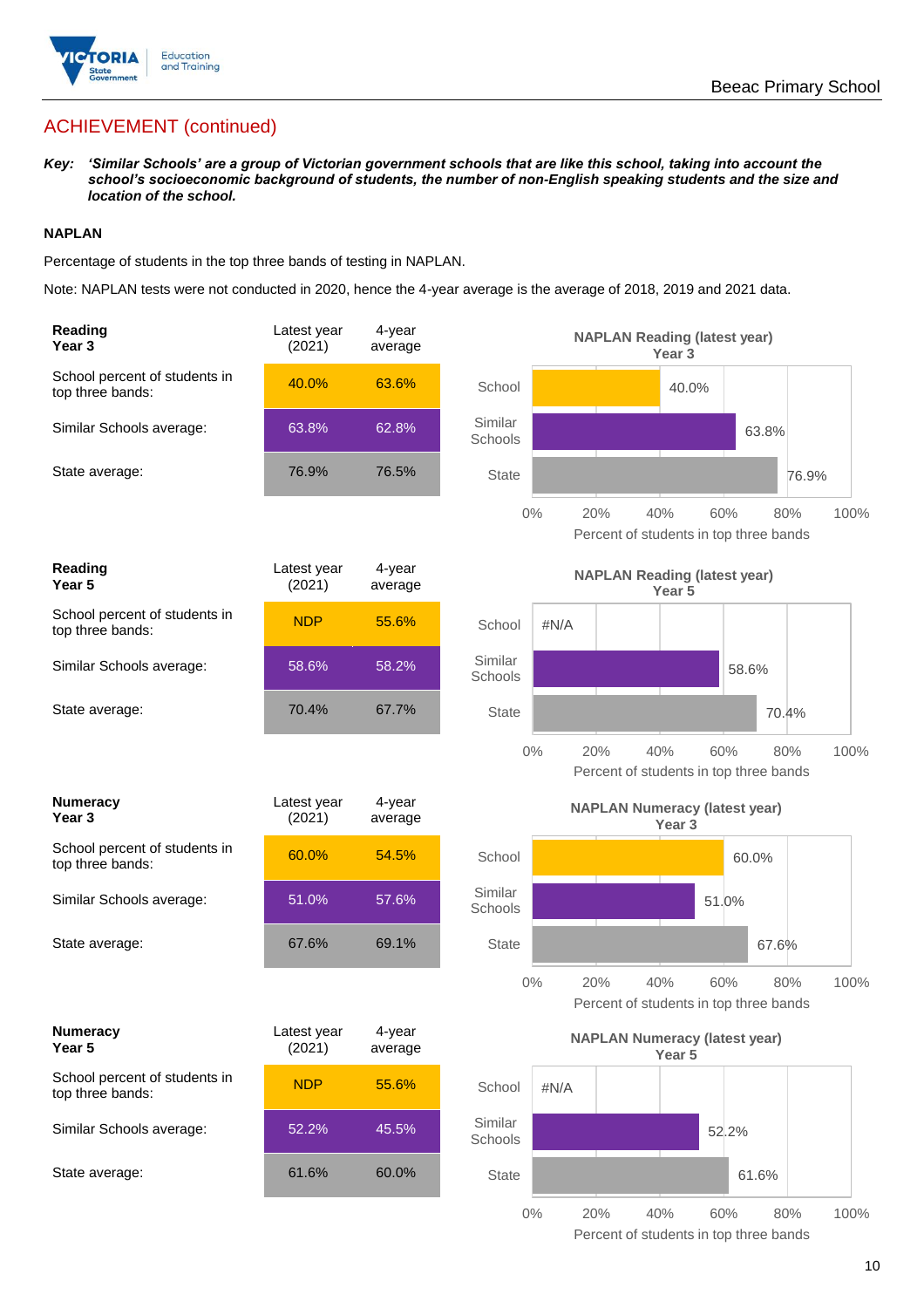

## ACHIEVEMENT (continued)

#### **NAPLAN Learning Gain**

NAPLAN learning gain is determined by comparing a student's current year result relative to the results of all 'similar' Victorian students (i.e., students in all sectors in the same year level who had the same score two years prior). If the current year result is in the top 25 percent, their gain level is categorised as 'High'; middle 50 percent is 'Medium'; bottom 25 percent is 'Low'.

#### **Learning Gain Year 3 (2019) to Year 5 (2021)**

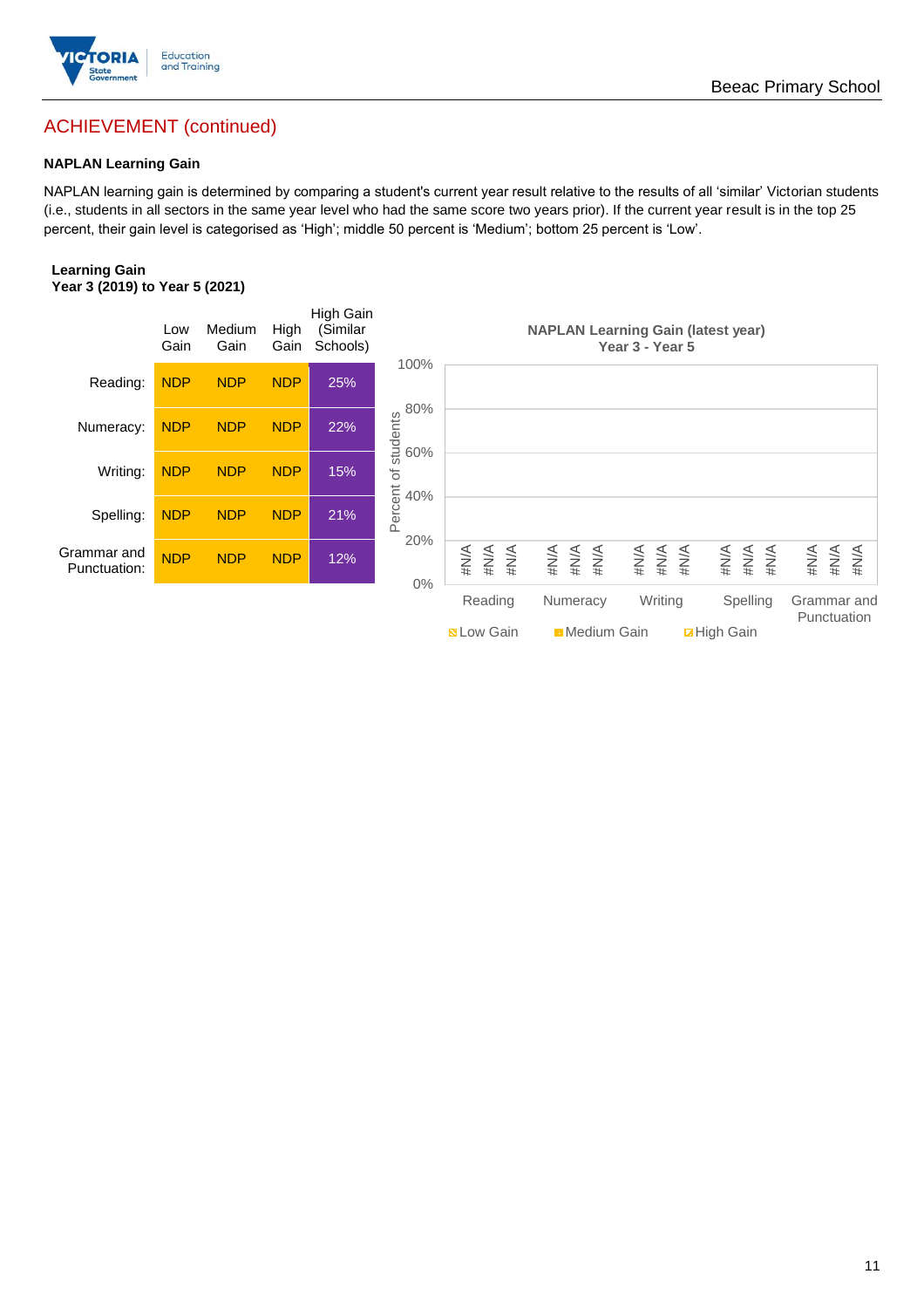

## ENGAGEMENT

*Key: 'Similar Schools' are a group of Victorian government schools that are like this school, taking into account the school's socioeconomic background of students, the number of non-English speaking students and the size and location of the school.*

#### **Average Number of Student Absence Days**

Absence from school can impact on students' learning. Common reasons for non-attendance include illness and extended family holidays. Absence and attendance data in 2020 and 2021 may have been influenced by COVID-19.



#### **Attendance Rate (latest year)**

|                                             | Prep | Year 1     | Year 2 | Year <sub>3</sub> | Year 4     | Year 5 | Year 6 |
|---------------------------------------------|------|------------|--------|-------------------|------------|--------|--------|
| Attendance Rate by year level<br>$(2021)$ : | 81%  | <b>NDP</b> | 86%    | 96%               | <b>NDP</b> | 90%    | 92%    |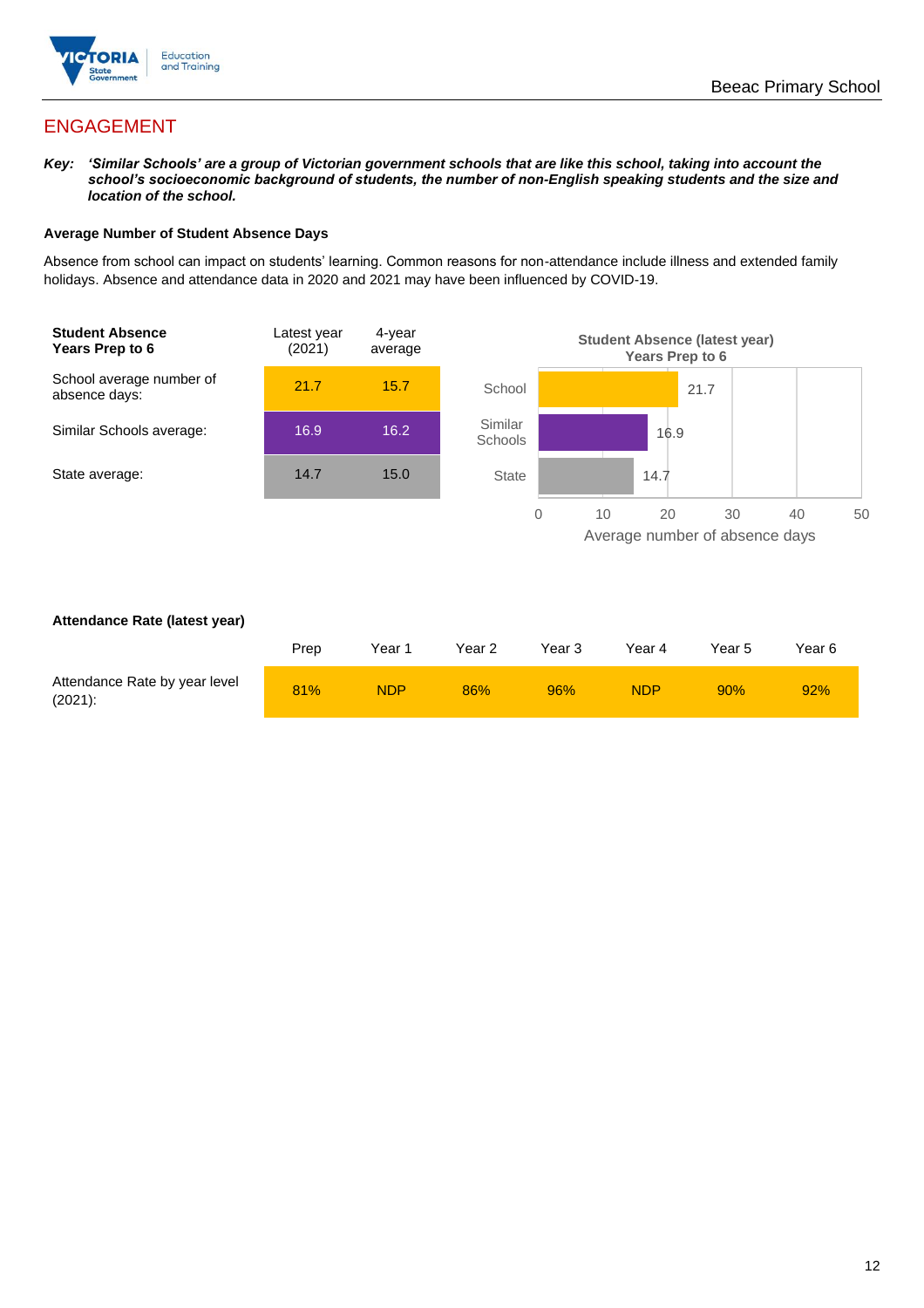

## **WELLBEING**

*Key: 'Similar Schools' are a group of Victorian government schools that are like this school, taking into account the*  school's socioeconomic background of students, the number of non-English speaking students and the size and *location of the school.*

#### **Student Attitudes to School – Sense of Connectedness**

The percent endorsement on Sense of Connectedness factor, as reported in the Attitudes to School Survey completed annually by Victorian government school students, indicates the percent of positive responses (agree or strongly agree).



*Due to lower participation rates, differences in the timing of the survey/length of survey period and the general impact of Covid19 across 2020 and 2021, data are often not comparable with previous years or within similar school groups. Care should be taken when interpreting these results.*



#### **Student Attitudes to School – Management of Bullying**

The percent endorsement on Management of Bullying factor, as reported in the Attitudes to School Survey completed annually by Victorian government school students, indicates the percent of positive responses (agree or strongly agree).

| <b>Management of Bullying</b><br>Years 4 to 6 | Latest year<br>(2021) | 4-year<br>average |  |
|-----------------------------------------------|-----------------------|-------------------|--|
| School percent endorsement:                   | 86.7%                 | 88.6%             |  |
| Similar Schools average:                      | 83.1%                 | 82.4%             |  |
| State average:                                | 78.4%                 | 79.7%             |  |

*Due to lower participation rates, differences in the timing of the survey/length of survey period and the general impact of Covid19 across 2020 and 2021, data are often not comparable with previous years or within similar school groups. Care should be taken when interpreting these results.*

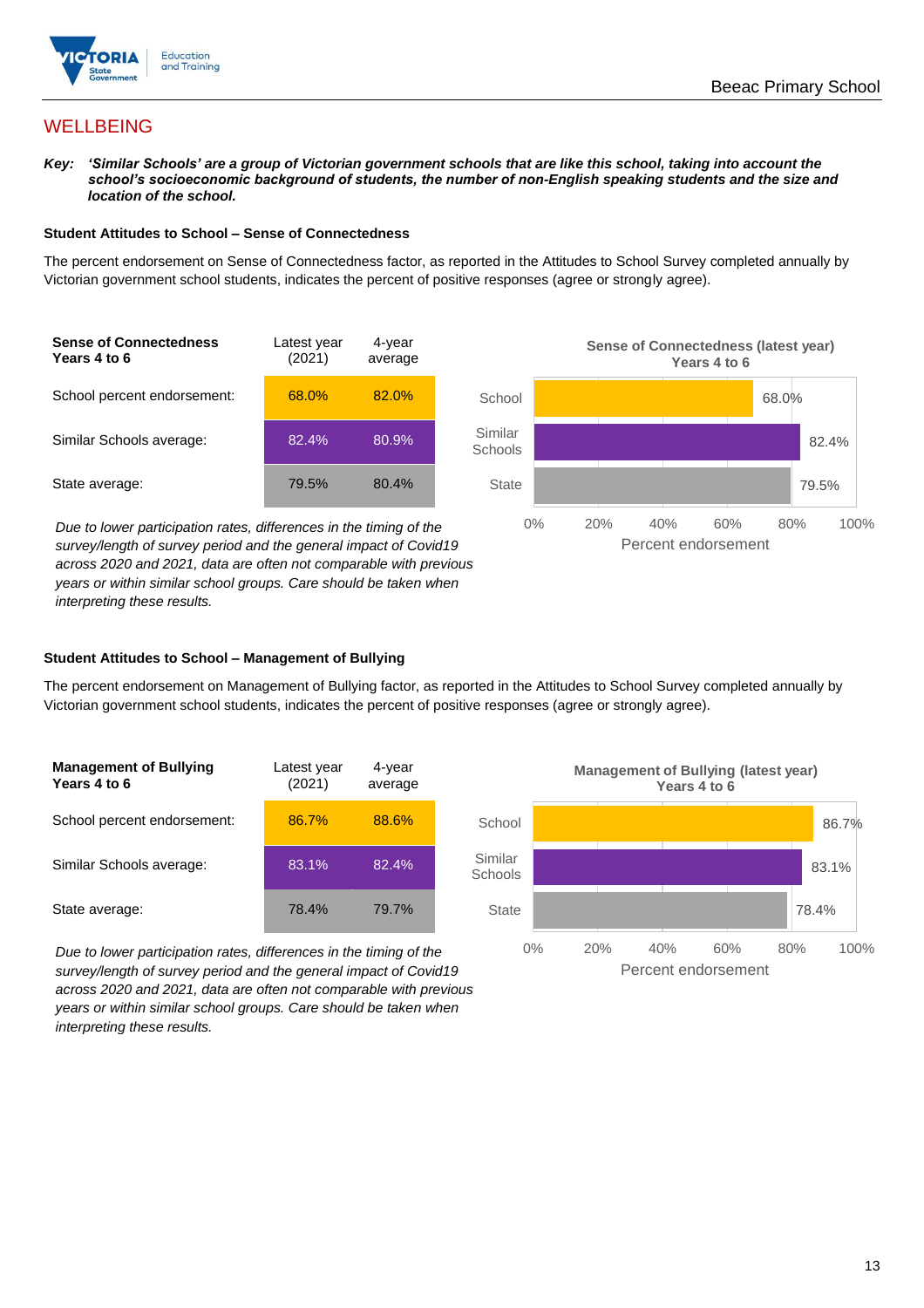

# **Financial Performance and Position**

FINANCIAL PERFORMANCE - OPERATING STATEMENT SUMMARY FOR THE YEAR ENDING 31 DECEMBER, 2021

| <b>Revenue</b>                  | <b>Actual</b> |
|---------------------------------|---------------|
| <b>Student Resource Package</b> | \$720,472     |
| Government Provided DET Grants  | \$218,876     |
| Government Grants Commonwealth  | \$5,800       |
| <b>Government Grants State</b>  | \$57,572      |
| <b>Revenue Other</b>            | \$31,939      |
| <b>Locally Raised Funds</b>     | \$19,764      |
| <b>Capital Grants</b>           | \$0           |
| <b>Total Operating Revenue</b>  | \$1,054,422   |

| Equity $1$                                          | <b>Actual</b> |
|-----------------------------------------------------|---------------|
| Equity (Social Disadvantage)                        | \$44,952      |
| Equity (Catch Up)                                   | \$0           |
| <b>Transition Funding</b>                           | \$0           |
| Equity (Social Disadvantage - Extraordinary Growth) | \$0           |
| <b>Equity Total</b>                                 | \$44.952      |

| <b>Expenditure</b>                    | <b>Actual</b> |
|---------------------------------------|---------------|
| Student Resource Package <sup>2</sup> | \$629,301     |
| Adjustments                           | \$0           |
| <b>Books &amp; Publications</b>       | \$4,937       |
| Camps/Excursions/Activities           | \$13,254      |
| <b>Communication Costs</b>            | \$1,369       |
| Consumables                           | \$15,579      |
| Miscellaneous Expense <sup>3</sup>    | \$13,146      |
| <b>Professional Development</b>       | \$5,477       |
| Equipment/Maintenance/Hire            | \$18,333      |
| <b>Property Services</b>              | \$53,382      |
| Salaries & Allowances <sup>4</sup>    | \$72,785      |
| <b>Support Services</b>               | \$50,471      |
| Trading & Fundraising                 | \$5,544       |
| Motor Vehicle Expenses                | \$3,736       |
| <b>Travel &amp; Subsistence</b>       | \$0           |
| <b>Utilities</b>                      | \$7,440       |
| <b>Total Operating Expenditure</b>    | \$894,753     |
| <b>Net Operating Surplus/-Deficit</b> | \$159,669     |
| <b>Asset Acquisitions</b>             | \$70,353      |

(1) The equity funding reported above is a subset of the overall revenue reported by the school.

(2) Student Resource Package Expenditure figures are as of 24 Feb 2022 and are subject to change during the reconciliation process.

(3) Miscellaneous Expenses include bank charges, administration expenses, insurance and taxation charges.

(4) Salaries and Allowances refers to school-level payroll.